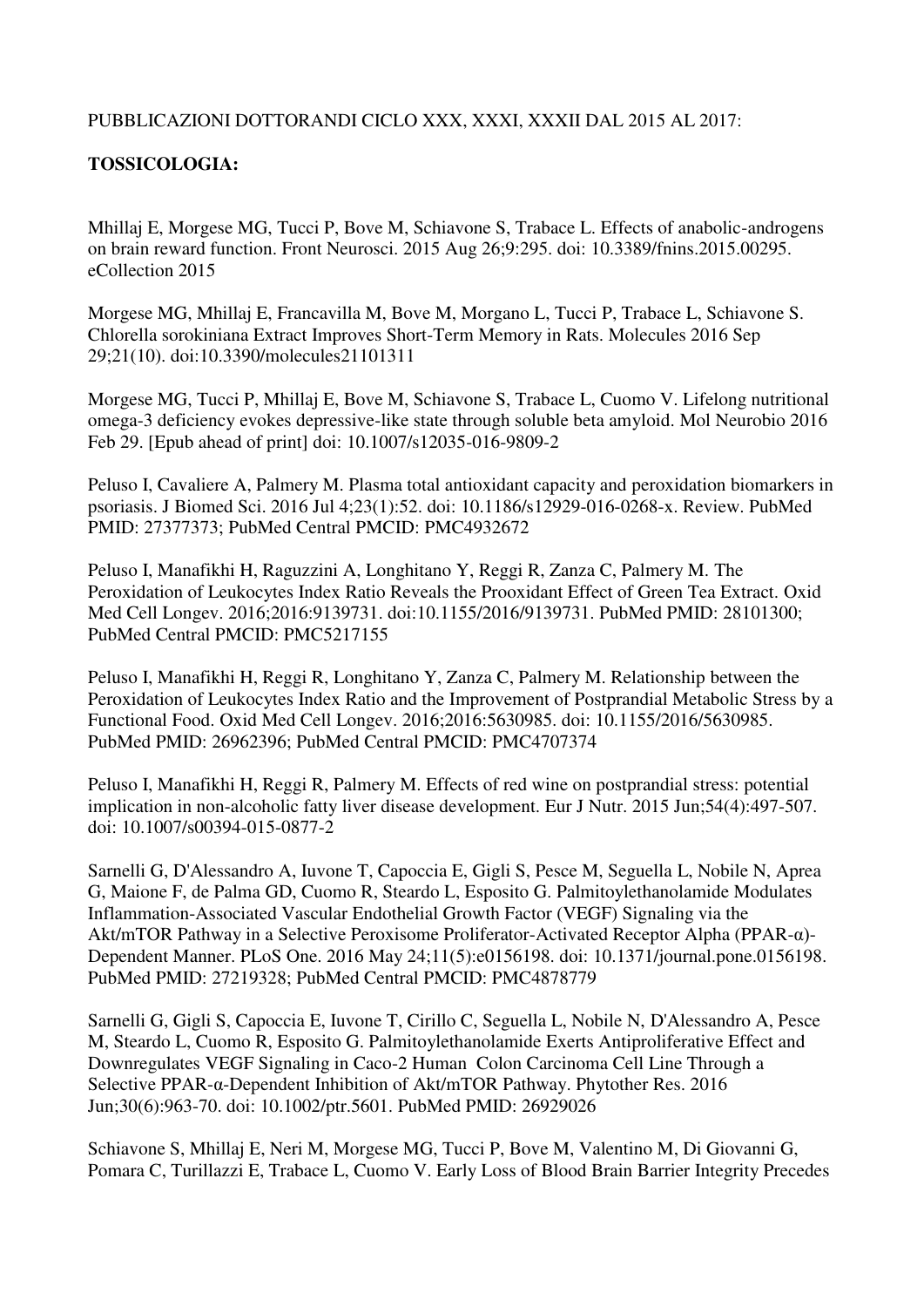NOX2 Elevation in the Prefrontal Cortex of an Animal Model of Psychosis. Mol Neurobio 2016 Feb 24. [Epub ahead of print] doi: 10.1007/s12035-016-9791-8

Schiavone S, Neri M, Mhillaj E, Morgese MG, Cantatore S, Bove M, Riezzo I, Tucci P, Pomara C, Turillazzi E, Cuomo V, Trabace L.The NADPH oxidase NOX2 as a novel biomarker for suicidality: evidence from human post-mortem brain samples. Transl Psychiatry. 2016 May 17;6:e813. doi: 10.1038/tp.2016.76

Schiavone S, Morgese MG, Mhillaj E, Bove M, De Giorgi A, Cantatore FP, Camerino C, Tucci P, Maffulli N, Cuomo V, Trabace L. Chronic psychosocial stress impairs bone homeostasis: a study in the social isolation reared rat. Front Pharmacol. 2016 Jun 8;7:152. doi: 10.3389/fphar.2016.00152. eCollection 2016

Mhillaj E, Morgese MG, Tucci P, Furiano A, Luongo L, Bove M, Maione S, Cuomo V, Schiavone S, Trabace L. Celecoxib Prevents Cognitive Impairment and Neuroinflammation in Soluble Amyloid β-treated Rats. Neuroscience. 2018 Feb 21;372:58-73. doi: 10.1016/j.neuroscience.2017.12.046. Epub 2018 Jan 3. PubMed PMID: 29306052

Morgese MG, Schiavone S, Mhillaj E, Bove M, Tucci P, Trabace L. N-3 PUFA diet enrichment prevents amyloid beta-induced depressive-like phenotype. Pharmacol Res. 2018 Mar;129:526-534. doi: 10.1016/j.phrs.2017.11.034. Epub 2017 Dec 5. PubMed PMID: 29203442

Schiavone S, Camerino GM, Mhillaj E, Zotti M, Colaianna M, De Giorgi A, Trotta A, Cantatore FP, Conte E, Bove M, Tucci P, Morgese MG, Trabace L. Visceral Fat Dysfunctions in the Rat Social Isolation Model of Psychosis. Front Pharmacol. 2017 Nov 8;8:787. doi: 10.3389/fphar.2017.00787. eCollection 2017. PubMed PMID: 29167640; PubMed Central PMCID: PMC5682313

Schiavone S, Tucci P, Mhillaj E, Bove M, Trabace L, Morgese MG. Antidepressant drugs for beta amyloid-induced depression: A new standpoint? Prog Neuropsychopharmacol Biol Psychiatry. 2017 Aug 1;78:114-122. doi: 10.1016/j.pnpbp.2017.05.004. Epub 2017 May 9. PubMed PMID: 28499898

Peluso I, Reggi R, Yarla NS, Longhitano Y, Palmery M. Relationship between the peroxidation of leukocytes index ratio and a functional mathematical index including uric acid levels and healthrelated habits: a pilot study. Eat Weight Disord. 2017 Sep 15. doi: 10.1007/s40519-017-0441-6. [Epub ahead of print] PubMed PMID: 28914432

Cozma S, Dima-Cozma LC, Ghiciuc CM, Pasquali V, Saponaro A, Patacchioli FR. Salivary cortisol and α-amylase: subclinical indicators of stress as cardiometabolic risk. Braz J Med Biol Res. 2017 Feb 6;50(2):e5577. doi: 10.1590/1414-431X20165577. Review. PubMed PMID: 28177057; PubMed Central PMCID: PMC5390531

Bellanti F, Iannelli G, Blonda M, Tamborra R, Villani R, Romano A, Calcagnini S, Mazzoccoli G, Vinciguerra M, Gaetani S, Giudetti AM, Vendemiale G, Cassano T, Serviddio G. Alterations of Clock Gene RNA Expression in Brain Regions of a Triple Transgenic Model of Alzheimer's Disease. J Alzheimers Dis. 2017;59(2):615-631. doi: 10.3233/JAD-160942. PubMed PMID: 28671110; PubMed Central PMCID: PMC5523844

Cassano T, Calcagnini S, Pace L, De Marco F, Romano A, Gaetani S. Cannabinoid Receptor 2 Signaling in Neurodegenerative Disorders: From Pathogenesis to a Promising Therapeutic Target.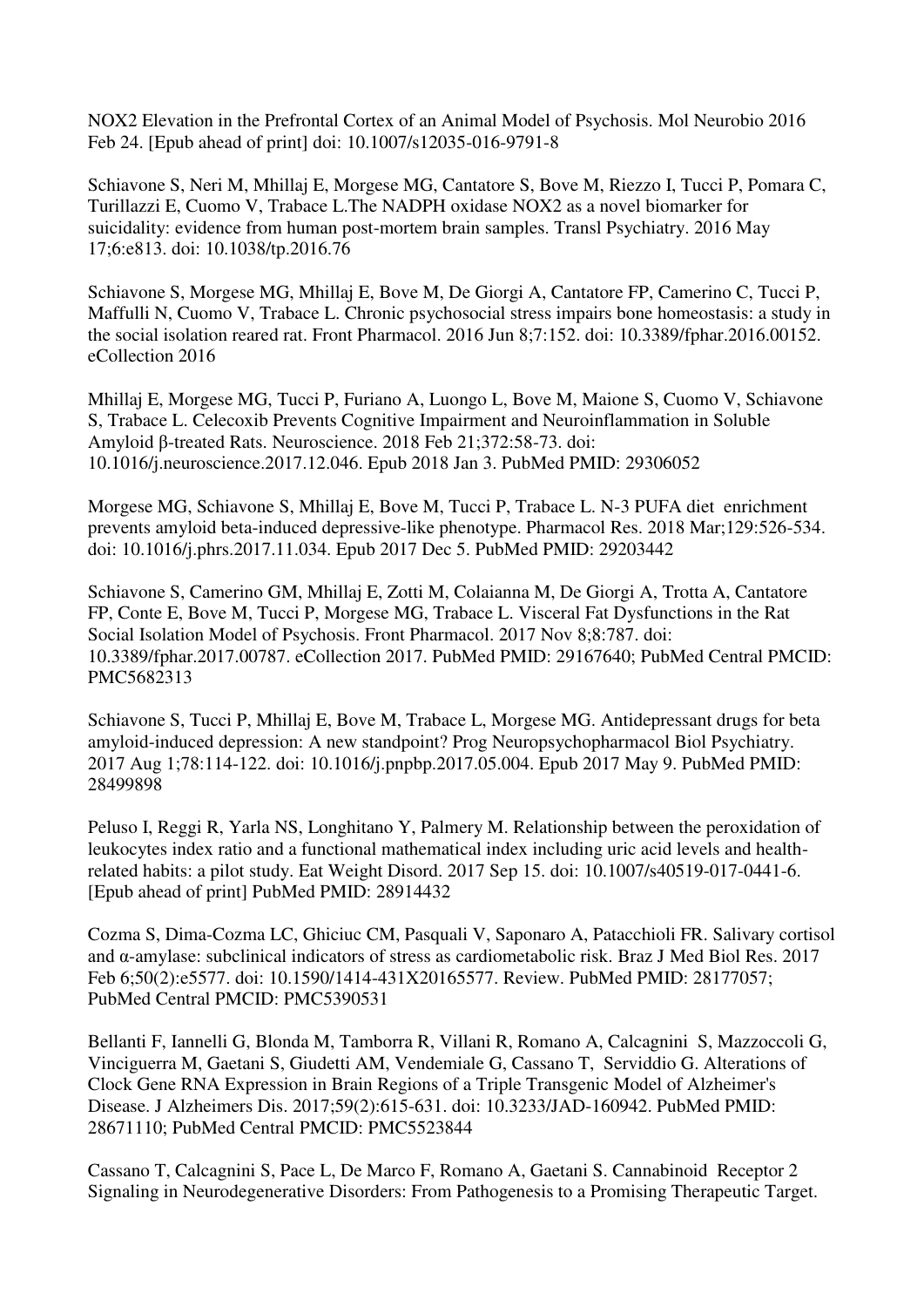Front Neurosci. 2017 Feb 2;11:30. doi: 10.3389/fnins.2017.00030. eCollection 2017. Review. PubMed PMID: 28210207; PubMed Central PMCID: PMC5288380

Romano A, Serviddio G, Calcagnini S, Villani R, Giudetti AM, Cassano T, Gaetani S. Linking lipid peroxidation and neuropsychiatric disorders: focus on 4-hydroxy-2-nonenal. Free Radic Biol Med. 2017 Oct;111:281-293. doi: 10.1016/j.freeradbiomed.2016.12.046. Epub 2017 Jan 4. Review. PubMed PMID: 28063940

Morena M, Berardi A, Colucci P, Palmery M, Trezza V, Hill MN, Campolongo P. Enhancing Endocannabinoid Neurotransmission Augments The Efficacy of Extinction Training and Ameliorates Traumatic Stress-Induced Behavioral Alterations in Rats. Neuropsychopharmacology. 2017 Dec 21. doi: 10.1038/npp.2017.305. [Epub ahead of print] PubMed PMID: 29265107

Almenrader N, Colucci P, De Castro V, Valeri D, Palmery M, Trezza V, Campolongo P. Effects of sevoflurane and clonidine on acid base status and long-term emotional and cognitive outcomes in spontaneously breathing rat pups. PLoS One. 2017 Mar 20;12(3):e0173969. doi: 10.1371/journal.pone.0173969. eCollection 2017. PubMed PMID: 28319126; PubMed Central PMCID: PMC5358762

Zamberletti E, Piscitelli F, De Castro V, Murru E, Gabaglio M, Colucci P, Fanali C, Prini P, Bisogno T, Maccarrone M, Campolongo P, Banni S, Rubino T, Parolaro D. Lifelong imbalanced LA/ALA intake impairs emotional and cognitive behavior via changes in brain endocannabinoid system. J Lipid Res. 2017 Feb;58(2):301-316. doi: 10.1194/jlr.M068387. Epub 2016 Nov 30. PubMed PMID: 27903595; PubMed Central PMCID: PMC5282947

Bronzuoli MR, Facchinetti R, Steardo L, Scuderi C. Astrocyte: An Innovative Approach for Alzheimer's Disease Therapy. Curr Pharm Des. 2017;23(33):4979-4989. doi: 10.2174/1381612823666170710163411. PubMed PMID: 28699521

Di Giacomo S, Abete L, Cocchiola R, Mazzanti G, Eufemi M, Di Sotto A. Caryophyllane sesquiterpenes inhibit DNA-damage by tobacco smoke in bacterial and mammalian cells. Food Chem Toxicol. 2018 Jan;111:393-404. doi: 10.1016/j.fct.2017.11.018. Epub 2017 Nov 14. PubMed PMID: 29154797

Di Sotto A, Di Giacomo S, Abete L, Božović M, Parisi OA, Barile F, Vitalone A, Izzo AA, Ragno R, Mazzanti G. Genotoxicity assessment of piperitenone oxide: An in vitro and in silico evaluation. Food Chem Toxicol. 2017 Aug;106(Pt A):506-513. doi: 10.1016/j.fct.2017.06.021. Epub 2017 Jun 10. PubMed PMID: 28606765

Romano A, Gallelli CA, Koczwara JB, Braegger FE, Vitalone A, Falchi M, Micioni Di Bonaventura MV, Cifani C, Cassano T, Lutz TA, Gaetani S. Role of the area postrema in the hypophagic effects of oleoylethanolamide. Pharmacol Res. 2017 Aug;122:20-34. doi: 10.1016/j.phrs.2017.05.017. Epub 2017 May 20. PubMed PMID: 28535974

Romano A, Koczwara JB, Gallelli CA, Vergara D, Micioni Di Bonaventura MV, Gaetani S, Giudetti AM. Fats for thoughts: An update on brain fatty acid metabolism. Int J Biochem Cell Biol. 2017 Mar;84:40-45. doi: 10.1016/j.biocel.2016.12.015. Epub 2017 Jan 5. Review. PubMed PMID: 28065757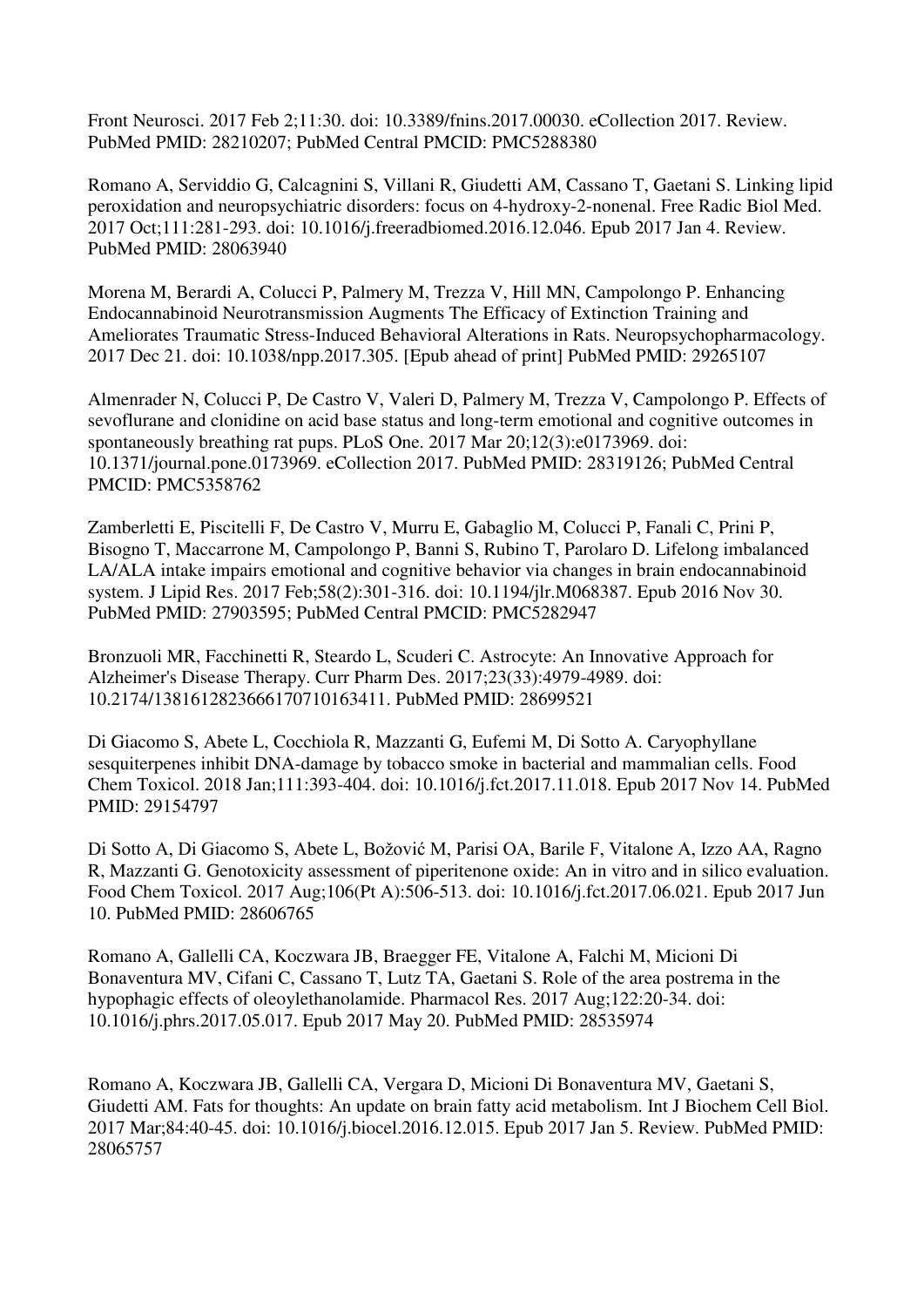Houdebine L, Gallelli CA, Rastelli M, Sampathkumar NK, Grenier J. Effect of physical exercise on brain and lipid metabolism in mouse models of multiple sclerosis. Chem Phys Lipids. 2017 Oct;207(Pt B):127-134. doi: 10.1016/j.chemphyslip.2017.06.002. Epub 2017 Jun 9. Review. PubMed PMID: 28606714

Gigli S, Seguella L, Pesce M, Bruzzese E, D'Alessandro A, Cuomo R, Steardo L, Sarnelli G, Esposito G. Cannabidiol restores intestinal barrier dysfunction and inhibits the apoptotic process induced by Clostridium difficile toxin A in Caco-2 cells. United European Gastroenterol J. 2017 Dec;5(8):1108-1115. doi: 10.1177/2050640617698622. Epub 2017 Mar 13. PubMed PMID: 29238589; PubMed Central PMCID: PMC5721977

Pesce M, D'Alessandro A, Borrelli O, Gigli S, Seguella L, Cuomo R, Esposito G, Sarnelli G. Endocannabinoid-related compounds in gastrointestinal diseases. J Cell Mol Med. 2018 Feb;22(2):706-715. doi: 10.1111/jcmm.13359. Epub 2017 Oct 9. Review. PubMed PMID: 28990365; PubMed Central PMCID: PMC5783846

Esposito G, Capoccia E, Gigli S, Pesce M, Bruzzese E, D'Alessandro A, Cirillo C, di Cerbo A, Cuomo R, Seguella L, Steardo L, Sarnelli G. HIV-1 Tat-induced diarrhea evokes an enteric gliadependent neuroinflammatory response in the central nervous system. Sci Rep. 2017 Aug 10;7(1):7735. doi: 10.1038/s41598-017-05245-9. PubMed PMID: 28798420; PubMed Central PMCID: PMC5552820

Esposito G, Gigli S, Seguella L, Nobile N, D'Alessandro A, Pesce M, Capoccia E, Steardo L, Cirillo C, Cuomo R, Sarnelli G. Rifaximin, a non-absorbable antibiotic, inhibits the release of proangiogenic mediators in colon cancer cells through a pregnane X receptor-dependent pathway. Int J Oncol. 2016 Aug;49(2):639-45. doi: 10.3892/ijo.2016.3550. Epub 2016 Jun 1. PubMed PMID: 27279570

Esposito G, Nobile N, Gigli S, Seguella L, Pesce M, d'Alessandro A, Bruzzese E, Capoccia E, Steardo L, Cuomo R, Sarnelli G. Rifaximin Improves Clostridium difficile Toxin A-Induced Toxicity in Caco-2 Cells by the PXR-Dependent TLR4/MyD88/NF-κB Pathway. Front Pharmacol. 2016 May 9;7:120. doi: 10.3389/fphar.2016.00120. eCollection 2016. PubMed PMID: 27242527; PubMed Central PMCID: PMC4860461

Capoccia E, Cirillo C, Gigli S, Pesce M, D'Alessandro A, Cuomo R, Sarnelli G, Steardo L, Esposito G. Enteric glia: A new player in inflammatory bowel diseases. Int J Immunopathol Pharmacol. 2015 Dec;28(4):443-51. doi: 10.1177/0394632015599707. PubMed PMID: 26526203

Parravano M, Scarinci F, Gilardi M, Querques L, Varano M, Oddone F, Bandello F, Querques G. Patchy Chorioretinal Atrophy Changes at the Posterior Pole After Ranibizumab for Myopic Choroidal Neovascularization. Invest Ophthalmol Vis Sci. 2017 Dec 1;58(14):6358-6364. doi: 10.1167/iovs.17-22633. PubMed PMID: 29260192

Cacciamani A, Cosimi P, Di Nicola M, Di Martino G, Ripandelli G, Scarinci F. CORRELATION BETWEEN OUTER RETINAL THICKENING AND RETINAL FUNCTION IMPAIRMENT IN PATIENTS WITH IDIOPATHIC EPIRETINAL MEMBRANES. Retina. 2017 Nov 28. doi: 10.1097/IAE.0000000000001971. [Epub ahead of print] PubMed PMID: 29190229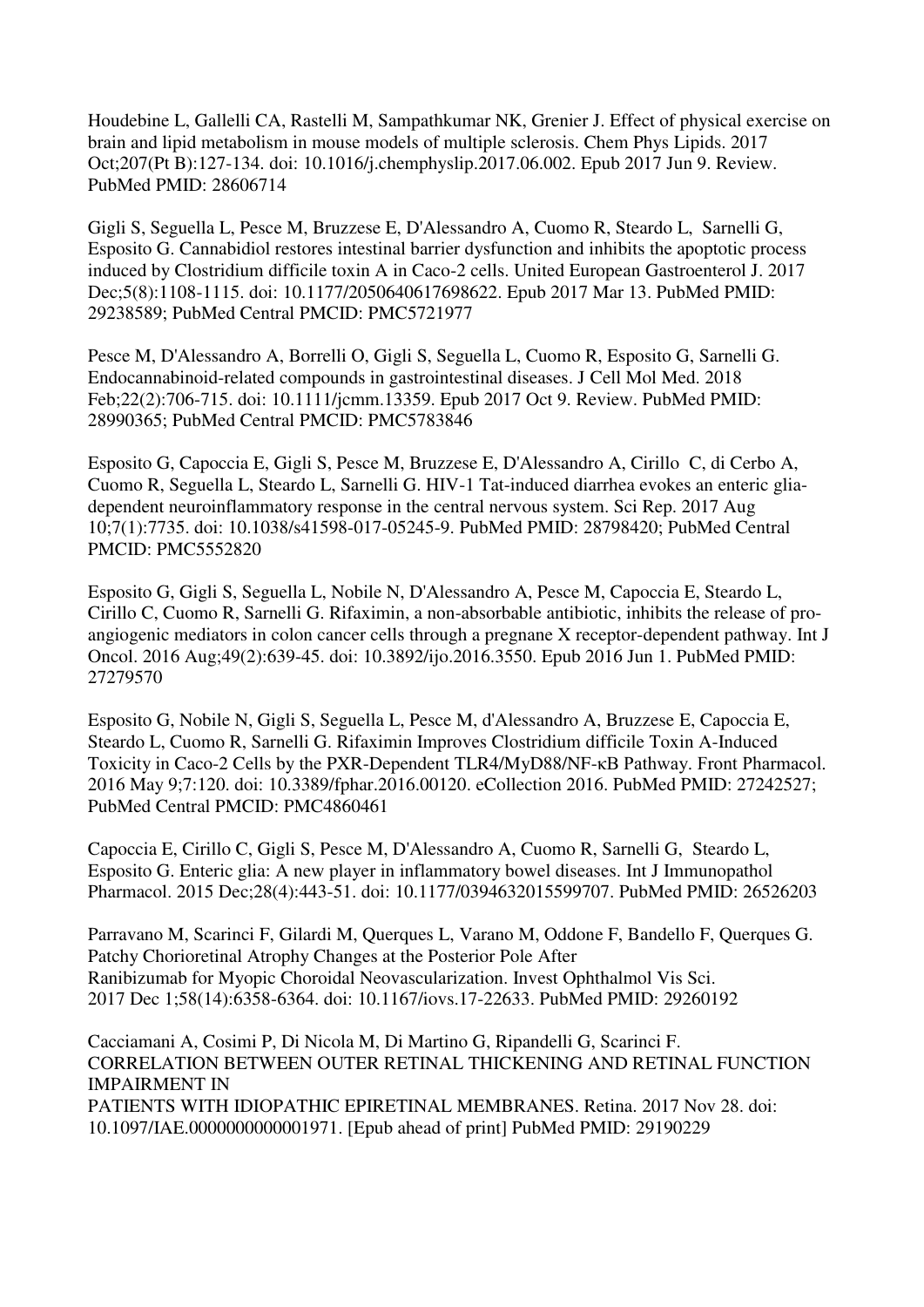Scarinci F, Picconi F, Giorno P, Boccassini B, De Geronimo D, Varano M, Frontoni S, Parravano M. Deep capillary plexus impairment in patients with type 1 diabetes mellitus with no signs of diabetic retinopathy revealed using optical coherence tomography angiography. Acta Ophthalmol. 2018 Mar;96(2):e264-e265. doi: 10.1111/aos.13510. Epub 2017 Sep 9. PubMed PMID: 28887911

Parravano M, De Geronimo D, Scarinci F, Querques L, Virgili G, Simonett JM, Varano M, Bandello F, Querques G. Diabetic Microaneurysms Internal Reflectivity on Spectral-Domain Optical Coherence Tomography and Optical Coherence Tomography Angiography Detection. Am J Ophthalmol. 2017 Jul;179:90-96. doi: 10.1016/j.ajo.2017.04.021. Epub 2017 May 5. PubMed PMID: 28483496

Scarinci F, Picconi F, Virgili G, Giorno P, Di Renzo A, Varano M, Frontoni S, Parravano M. Single Retinal Layer Evaluation in Patients with Type 1 Diabetes with No or Early Signs of Diabetic Retinopathy: The First Hint of Neurovascular Crosstalk Damage between Neurons and Capillaries? Ophthalmologica. 2017;237(4):223-231. doi: 10.1159/000453551. Epub 2017 Apr 8. PubMed PMID: 28391270

Picconi F, Parravano M, Ylli D, Pasqualetti P, Coluzzi S, Giordani I, Malandrucco I, Lauro D, Scarinci F, Giorno P, Varano M, Frontoni S. Retinal neurodegeneration in patients with type 1 diabetes mellitus: the role of glycemic variability. Acta Diabetol. 2017 May;54(5):489-497. doi: 10.1007/s00592-017-0971-4. Epub 2017 Feb 25. PubMed PMID: 28238189; PubMed Central PMCID: PMC5385321

Simonett JM, Scarinci F, Picconi F, Giorno P, De Geronimo D, Di Renzo A, Varano M, Frontoni S, Parravano M. Early microvascular retinal changes in optical coherence tomography angiography in patients with type 1 diabetes mellitus. Acta Ophthalmol. 2017 Dec;95(8):e751-e755. doi: 10.1111/aos.13404. Epub 2017 Feb 16. PubMed PMID: 28211261

Nesper PL, Scarinci F, Fawzi AA. Adaptive Optics Reveals Photoreceptor Abnormalities in Diabetic Macular Ischemia. PLoS One. 2017 Jan 9;12(1):e0169926. doi: 10.1371/journal.pone.0169926. eCollection 2017. PubMed PMID: 28068435; PubMed Central PMCID: PMC5222506

Cacciamani A, Gelso A, Simonett JM, Ripandelli G, Pileri M, Stirpe M, Scarinci F. LONGITUDINAL MICROPERIMETRY EVALUATION AFTER INTRAVITREAL **OCRIPLASMIN** INJECTION FOR VITREOMACULAR TRACTION. Retina. 2017 Oct;37(10):1832-1838. doi: 10.1097/IAE.0000000000001432. PubMed PMID: 28033236

Scarinci F, Fawzi AA, Shaarawy A, Simonett JM, Jampol LM. LONGITUDINAL QUANTITATIVE EVALUATION OF OUTER RETINAL LESIONS IN ACUTE POSTERIOR MULTIFOCAL. PLACOID PIGMENT EPITHELIOPATHY USING OPTICAL COHERENCE TOMOGRAPHY. Retina. 2017 May;37(5):851-857. doi: 10.1097/IAE.0000000000001245. PubMed PMID: 27557085

Parravano M, Querques L, Scarinci F, Giorno P, De Geronimo D, Gattegna R,